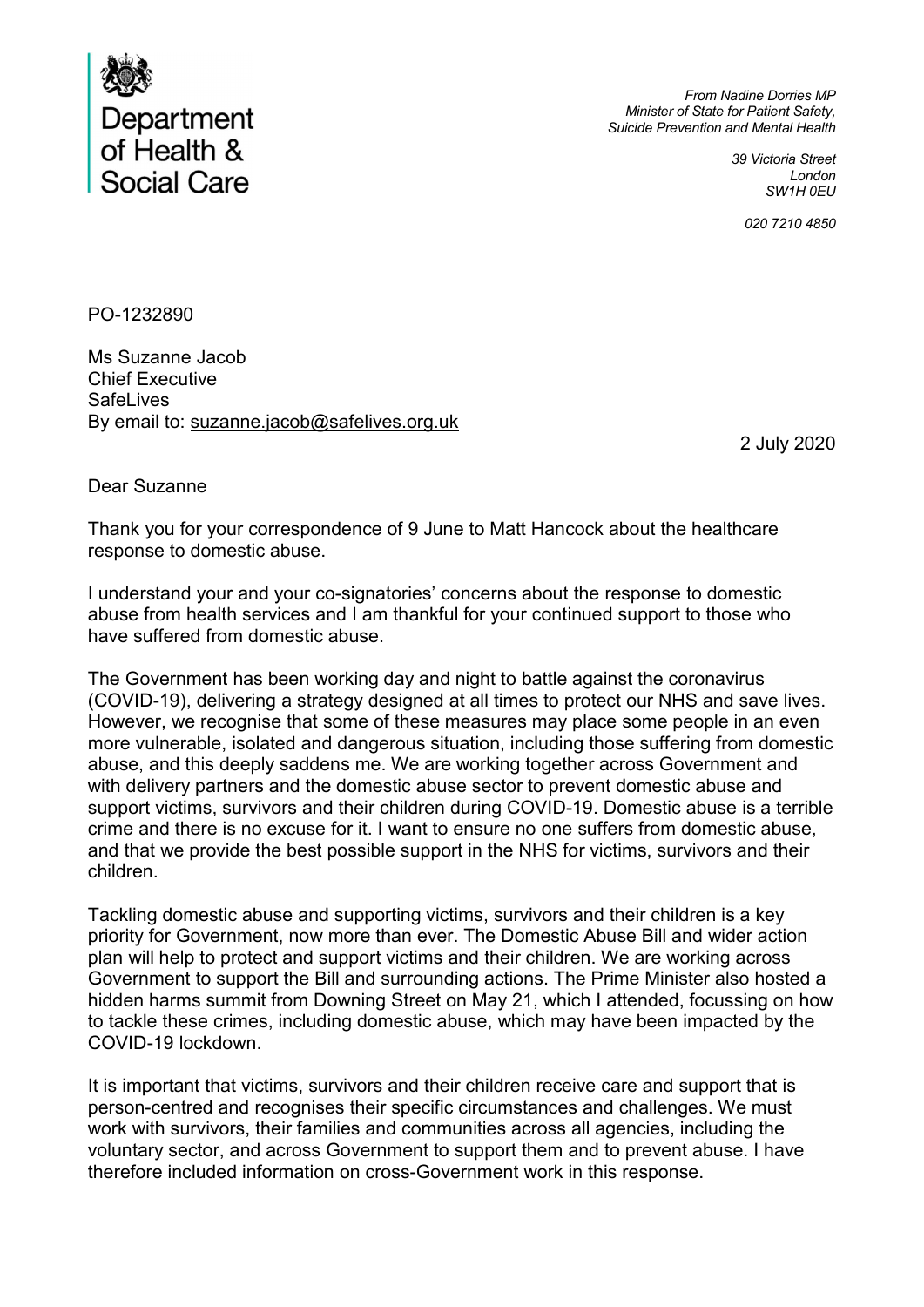We have announced £76million of funding to support survivors of domestic abuse, sexual violence and modern slavery as well as ensuring that vulnerable children and young people continue to get the help they need.

We will continue to work across agencies to ensure that support is available and encourage joined-up working and commissioning that can meet the person's needs in a trauma-informed way. The Ministry of Justice will be developing a cross-Government victim funding strategy to ensure a strategic and joined-up approach to funding at both national and local level to maximise the impact of support we provide to victims and witnesses.

The Home Secretary has launched a new campaign to signpost victims and concerned friends, family and neighbours to the support services available. The campaign, under the hashtag #YouAreNotAlone, aims to reassure those affected by domestic abuse that support services remain available during this difficult time.

The Government is also developing a codeword for domestic abuse victims to use to discreetly signal they need immediate support. We are working closely with pharmacies and supermarkets as well as domestic abuse organisations on the codeword and further information will be released shortly.

We will continue to work with you to ensure clear advice to the public, victims, survivors and perpetrators on how they can seek support.

Regarding healthcare services, during the COVID-19 outbreak, many NHS services including GPs, Sexual Assault Referral Centres (SARCs) and mental health services are continuing to provide support, maximising the use of digital and virtual channels. In some cases, new arrangements such as one-to-one healthcare appointments have offered victims a safe space to disclose the abuse they are facing. NHS England and NHS Improvement (NHSE&I) has been working alongside the voluntary sector to bring the voices of those with lived experience to shape and guide how healthcare professionals can safely ask appropriate questions that support disclosure. NHSE&I is also working with local areas on plans to meet demand for support as restrictions ease.

Beyond the immediate response to COVID-19, healthcare services have a key role to provide care and support to victims, survivors and their children as well as providing opportunities for safe disclosure and to safeguard against harm. We want to ensure healthcare professionals are trained to spot the signs of domestic abuse and those at risk; make sensitive, safe enquiry of the issue; know where to refer victims, and perpetrators, to get further support; and know when and how to share information appropriately with colleagues and other organisations to ensure appropriate support is given.

All NHS staff must undertake mandatory safeguarding training which includes a focus on domestic abuse. NHSE&I and Health Education England are reviewing mandatory safeguarding training for all health professionals to ensure that they are fully equipped with the key skills, knowledge and principles to protect all citizens. The Department published an online domestic abuse resource for health professionals and have developed a number of e-learning and training modules with the Institute of Health Professionals and the Royal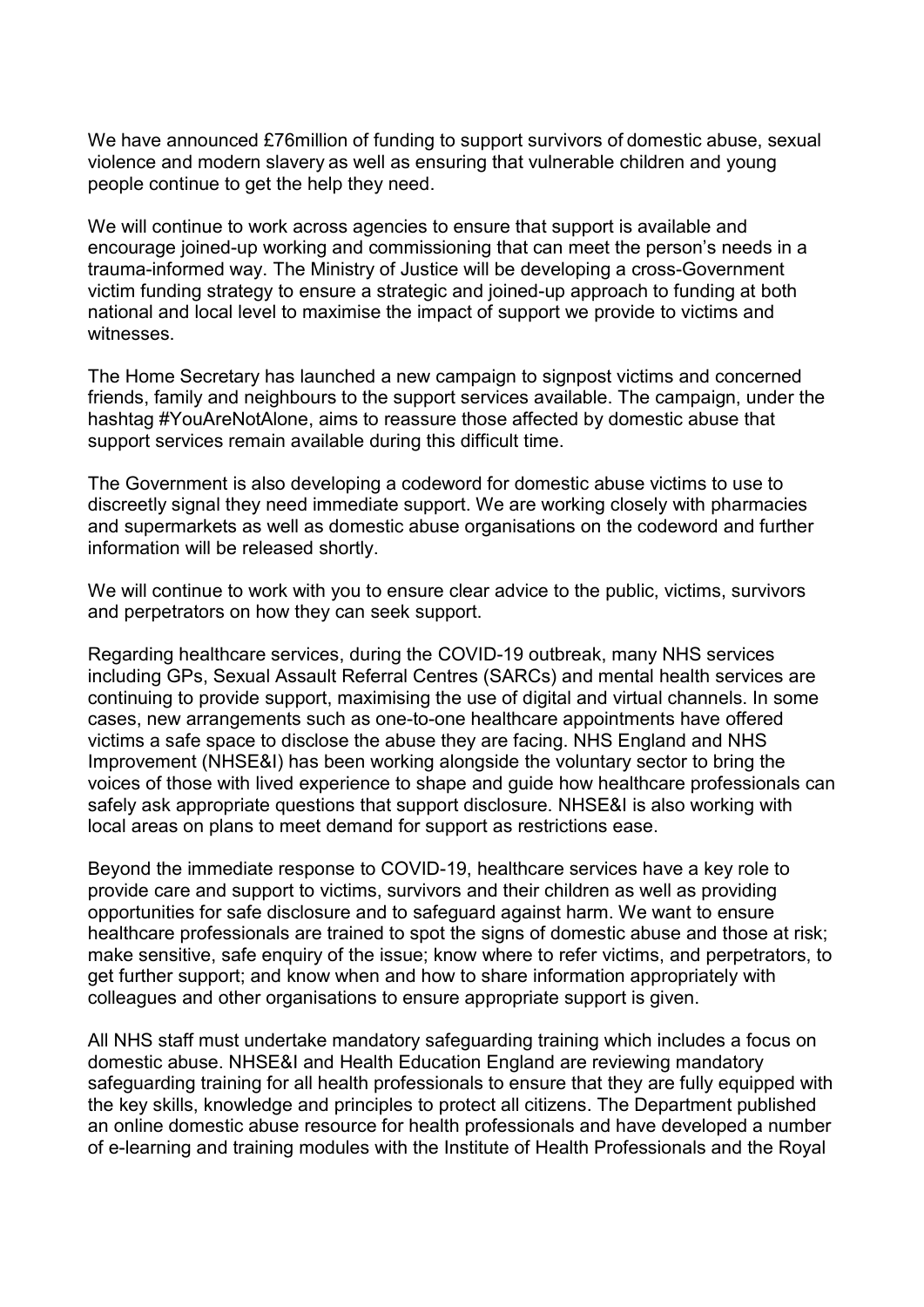Colleges of Nursing and GPs. We encourage all healthcare staff to use their professional curiosity. Safe, routine enquiry should be in place in maternity and mental health services, to improve earlier disclosure and support people to get the care that they need.

NHSE&I is developing an action plan specifically on Domestic Violence and Abuse. This will both raise awareness amongst NHS staff, ensure that staff have the skill to identify and refer, and address the issue of NHS staff who are themselves victims, or perpetrators.

NHSE&I has advised that they are planning on having access to Independent Domestic Abuse Advisors as an integral part of every NHS Trust Domestic Violence and Abuse Action Plan, as part of the NHS Standard Contract. This will help to join-up community and healthcare services.

We also recognise the importance of other NHS services which may play a particular role in supporting some victims and survivors. SARCS have seen an increase in their funding from £27million in 2017/18 to £35million in 2019/20. NHS England's five-year Strategic Direction for Sexual Assault and Abuse Services aims to ensure victims receive joined-up pathways of care over the course of their lifetime whenever they need it. The development of trauma-informed commissioning and practice across the pathway will enhance the healthcare response to victims and survivors, to help them recover, heal and rebuild. The Department has also overseen £2million for the expansion of a pathfinder programme, which will create a model health response for survivors of domestic abuse in acute, community and mental health services. The NHS Long Term Plan commits at least a further £2.3billion a year to mental health services by 2023/24, giving 380,000 more adults access to psychological therapies and 345,000 more children and young people greater support.

Regarding programmes to tackle perpetrators, the Government recognises that to tackle domestic abuse effectively we need to target perpetrators and the Home Office has been leading work on perpetrator programmes. We want to ensure that there are a range of high quality, evidence-based interventions available to support behaviour change and prevent re-offending. The Government has provided significant investment in innovative approaches to managing domestic abuse perpetrators including the Drive Project, the Whole Systems Approach to Domestic Abuse in Northumbria and Women's Aid's 'Make a Change' programme. The Home Office has now committed a further £10million this year for perpetrator interventions and will work with Police and Crime Commissioners to expand projects like the Drive Project and other innovative approaches. As part of this work, the Government will continue to work with specialist domestic abuse organisations and the Domestic Abuse Commissioner to assess the range of interventions currently available to local agencies to refer perpetrators into. It will use this information to identify gaps in provision and identify how this funding can be used most effectively to support the provision of safe, effective interventions to meet the needs of a range of different perpetrators.

With regard to the membership of the Domestic Abuse Commissioner's advisory board, you may be aware that the Domestic Abuse Bill provides for a board comprising of at least six and not more than ten members. The Commissioner is required to appoint members of the advisory board who represent a range of different sectors who have responsibilities for responding to domestic abuse, including a representative from the health care sector